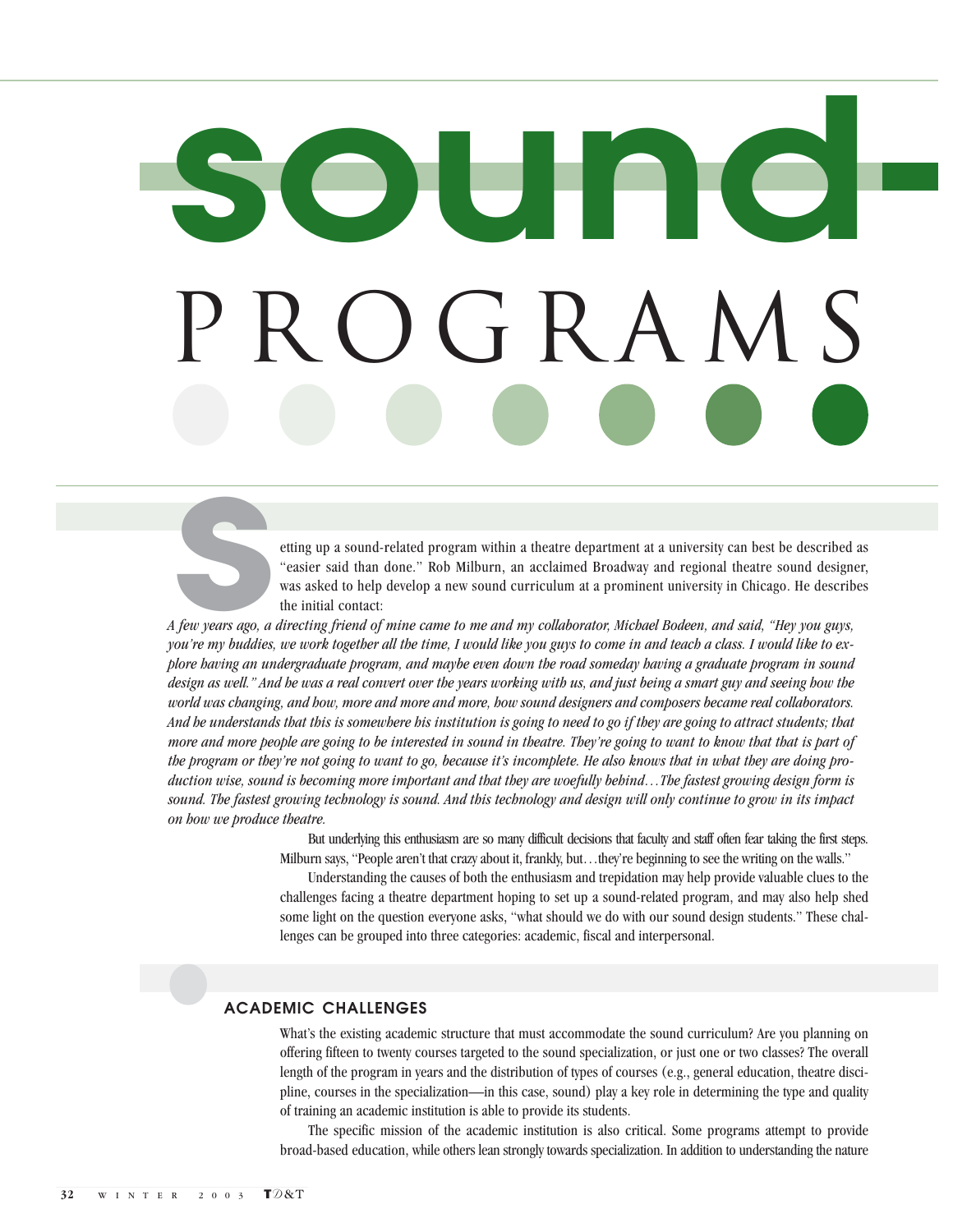# **related**

### in HIGHEREDUCATION

#### **by Richard K. Thomas**

of the educational experience, one cannot overlook the intended outcome of the education: what is the market/ career for which you are preparing students? In scenery, costumes and lighting one often hopes to prepare students to go out and get a job designing, or at least working as an assistant to an established designer.

The job market for composers and sound designers in theatre prompts one to immediately ask some questions. For example, is the industry established enough that theatres can afford assistants? Can anyone make a living doing only sound scoring or composition for live theatre? Beginning sound designers get paid very little. Do you have to train sound designers to survive in the larger field of performing arts sound or can you focus their training strictly on theatre? The answer to these questions may strongly influence the structure of your academic program in sound, especially the ratios you establish between the various types of education (general education, general theatre, sound specific) discussed in the next section.

#### **SPECIAL COMPONENTS OF SOUND EDUCATION**

A sound design student's training can be divided into three basic areas: general education, theatre education and sound-specific education. Determining the relationship between specialized sound courses and the other two areas opens a whole new set of problems. As an example, let us agree for a moment to define the term "sound design" as "the organization of the auditory experience of a theatre audience." But this simple definition implies that the sound design team might include a host of people, each having his or her own impact on the auditory experience: the playwright, the director and the actors; the architect, the acoustician, the HVAC engineers and the many other people who actually built the theatre; the sound system designer, the audio equipment manufacturers, the sound contractors; the composer, the conductor, the vocal coach, the rehearsal pianist, the musicians, the recording studio engineering staff; the sound score designer, the assistants, the sound board operators; the sound reinforcement system designer, the assistants, the mixers; and, finally, the audience (or at least anyone who coughs or makes noise during the performance!). Just as scene designers need to understand architecture, and costume designers need to understand fashion, sound designers need to fundamentally understand the many forces that work together to create and shape the auditory experience. The next section explores how sound may or may not integrate into the three general areas of a student's education (general education, general theatre and sound specialization) to provide that general understanding.

The nature of sound is extraordinarily interdisciplinary, and this is a very hard fact to perceive if you are considering sound only as a component of theatre, rather than on its own merits. Milburn describes how this quandary affects him personally when he compares his work in theatre with the personnel brought in to de-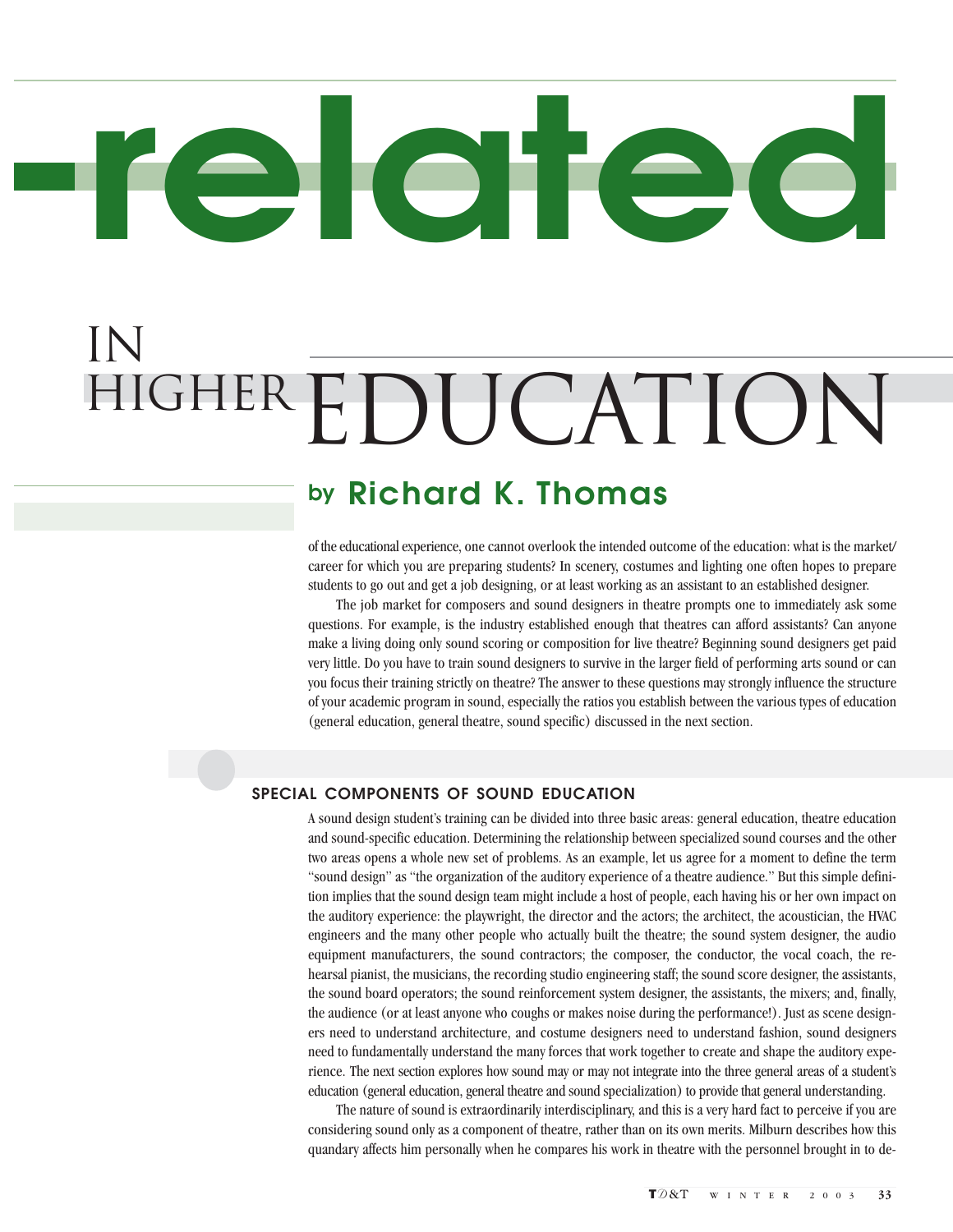#### velop a typical film soundtrack:

*All you have to do is look at the credits of a film and see how many different people are doing jobs in the sound department and then in the music department and you actually go, "Oh, I do that. …I do that. …I do that. Oh, yeah, I have to do the charts. Yeah, I do the arrangements of the music. …I'm in the studio. I'm the conductor. Oh! I'm the engineer. Oh my god, I'm the music mixer. Yeah, I do twenty different jobs—which is great—which is one of the things that makes it incredibly exciting. But on the other hand how do you teach all that in a short amount of time. How do you learn all that?*

> Those outside the sound discipline will tend to view the sound area as, at best, one-fourth of the design team, the other members being scenery, costumes and lighting. Because sound design is the newest member of the design team, it is almost never given equal status. The author teaches at a university that has one of the only undergraduate sound design programs in the United States. Despite the wealth of courses in sound, all theatre majors are required to take one course in visual design, one course in visual technology, and no courses in sound. In four years of education, students who don't emphasize sound in their curriculum will get exactly two two-hour classes on sound, taught by a graduate assistant. Other programs may teach more about sound, but it is usually technology, not art, and it is usually taught by faculty who admittedly have a weak understanding of sound design and technology, and music composition.

Sound designers need to have a good general education and a well-rounded background in theatre. Milburn says, *I strongly believe it's important for sound designers to go out to dinner with their fellow designers and director while they're working on a show, and be able to have a conversation with everyone at the table. If you don't know anything about what's going on in the world, and you don't know anything about literature, and you don't know anything about what your colleagues are doing, how can you engage in a conversation? If you want to be a collaborator, if you want to be part of what's going on from the get-go in the design of a production, you must speak, at least on a basic level, the same language, and have some things in common with these people, or you can't contribute.*

> The opposite is also true: directors, actors and visual designers need to be able go out for dinner with sound designers and carry on an intelligent conversation about sound.

> Sadly, conversations about sound are rarely very deep. This should not surprise us when we consider some of the vastly different curricular subjects (not including theatre) that the practicing sound professional uses every day: music (history, theory, composition and performance), audio engineering (theory and production), electrical engineering, mechanical engineering (including acoustics), audiology (including both the physical and psychoacoustic), and technology (including instrumentation, design and testing). Then consider the *prerequisites* to this education required in math, physics, psychology, music, applied arts (such as drafting), history, etc. One quickly realizes that the education of a sound designer is by nature one that provides (*requires*) an extraordinarily broad-based education in its own right.

> Developing an academic program that includes theatre sound can feel like trying to fit Lake Michigan into a Dixie cup. You need to include general theatre courses and general education courses, and of course, the visual design faculty want to fill that cup with their own courses, none of which are related to sound. Is there a way out of the impossible demands being made on our academic program? Let's consider this problem at two different levels: general introductory sound courses for all students, and then, specialized sound courses for those preparing to enter the profession. And, we must attempt to resolve the simple fact that we will never be able to fit all of the sound courses we want into our curriculum.

#### **AESTHETICS, PROCESS AND COMMUNICATION**

What does every theatre major need to understand about sound design? And conversely, what do sound designers, composers and sound technicians need to understand about what directors, actors, visual artists and other members of the theatre design team do. Let's start our search for what students need to know about each other's areas by asking three basic questions:

- What are the foundations of the aesthetics used in each discipline?
- What are the processes the individual disciplines use to create their contribution to a production?
- How do these other disciplines communicate with each other?

Many may protest the absence in the above list of technical aspects related to the individual disciplines, such as how to build a flat, or how to hem a specific material for a specific period garment. Given the difficulty of finding the time in the student's curriculum to fit everything in, it's interesting how many introduction to design courses focus on these mechanics, rather than on the aesthetics, processes and communication required in the disciplines. We *presume* that the necessary understanding of these disciplines begins with an understanding of how the work is accomplished technically. Perhaps, though, it is this fundamental emphasis on technology that lies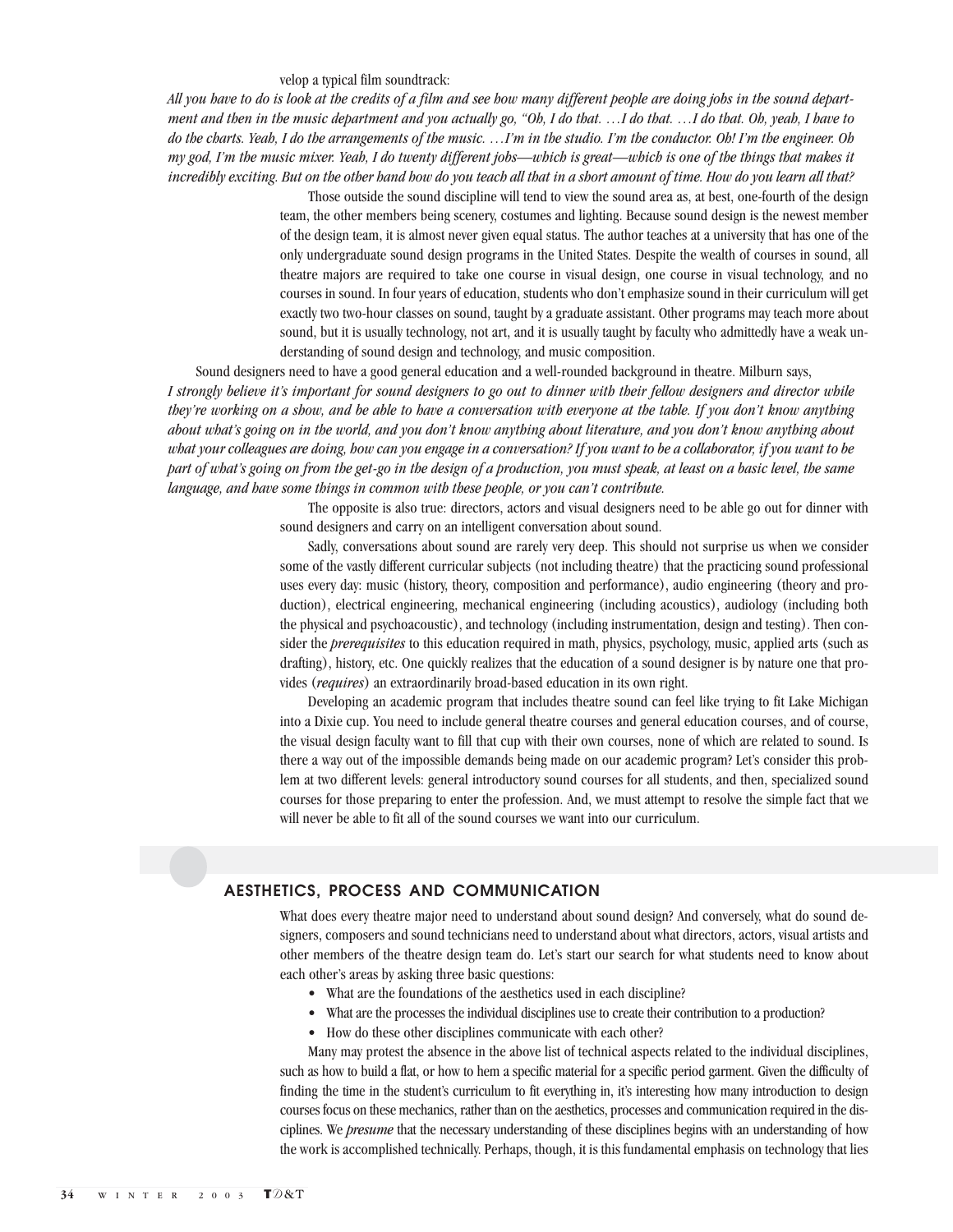at the root of our preoccupation in the theatre with the technology, often at the expense of the art.

Compounding the problem, processes of aesthetic approach and communication differ markedly for sound reinforcement, scoring design and composing. In fact, these differences seem not unlike those distinguishing scenic design, costume design and lighting design from one another.

Consider that every production has two elemental components: what we see and what we hear. From the vantage point of the senses, sound provides half of the sensory stimulus received by the theatre audience. However, most people think of sound design as being one quarter of a production's design elements. This belief leads naturally to an academic model in which course content focuses on scenery, lighting, costumes and sound equally. In a "well-rounded" curriculum, all students take one course each in scenery, costumes, lighting and sound. The poor instructor of the sound course is left scratching his or her head trying to figure out how to fit such disparate elements as sound reinforcement, sound score design and music composition into a single course. For several years, the USITT Sound Commission has held roundtable discussions trying to solve the problem. So far, the participants, some of the best theatre sound minds in the country, haven't found a solution that they agree provides a good foundation in all three disciplines.

To complicate matters, one of the main reasons many academic programs want courses in theatre sound is to help them address weaknesses in their production program. We wouldn't have so many problems with sound in our productions, they think, if students were given a course in sound design. But how do you simplify sound to the point where you can, in one class, give the students what they need to know about what everybody thinks they should know? This is especially true when what everybody thinks people should know about theatre is whatever the problem is at hand. We tend to think that whatever the problem is at hand that needs a solution, you should have taught that in your general sound class because, obviously, that must be a problem that occurs often (even though this is the first time you've seen it yourself!).

Another difficulty lies in who will teach the courses. Typically technical directors are asked to include sound in their introduction to technology courses. And although a really good technical director *should* be able to communicate fluently with all design disciplines, many tech directors tend to be highly visually oriented and are sometimes overwhelmed by the same learning curve in sound design that hampers the sound curriculum in the first place.

#### **SPECIALIZATIONS WITHIN SOUND DESIGN**

In the same way that visual design has split into three disciplines—scenery, costumes and lighting—auditory design is separating into discrete disciplines. There are currently three different types of "sound designers" working in the theatre: the *composer*, the *sound score designer* and the *sound reinforcement designer*. Producers and directors seek out these artists based on their needs for a production: they might look for a Jonathan Deans, or a Tony Meola if their needs are largely sound reinforcement. However, they might look to Michael Roth or Phillip Glass if they really need composed music. Finally, they might hire Jon Gottlieb or Jim LeBrecht if they need a sound score created. There are, of course, many artists out there who, like Rob Milburn, routinely work in more than one of the above areas.

This concept of sound design specialists is important because it helps to limit and further define the fields of study *within* the larger field of theatre sound design. These fields can broadly be divided into four categories:

- 1. Aesthetics (including both music and theatre);
- 2. Theory (including technology and engineering);
- 3. Craft (including audio production); and
- 4. Professional practice (including business, process and collaboration).

The educational needs of the composer, the sound score designer and the sound reinforcement designer are as different as those of the costume, lighting and scene designer. One is rooted in music, one is rooted in the recording studio and one is rooted in PA (public address) systems. Each area has a career path and life that can be completely independent of theatre (the pure composer, the Grammy award winning record producer, the sound system designer for the sports arena). Yet each area can be elevated to its own art form when brought to bear on theatrical form.

Each discipline has its own natural curriculum. It is much easier to construct a curriculum for a sound reinforcement designer, or a composer, than for someone who does both. This should not surprise us. It is much easier to devise a curriculum for a scene designer, or a lighting designer, than it is to design a curriculum for both. A good general approach may be to design a curriculum for each of the three types of auditory artists working in theatre, and then adapt the curriculum to the needs of students who are inclined to specialize in more than one area.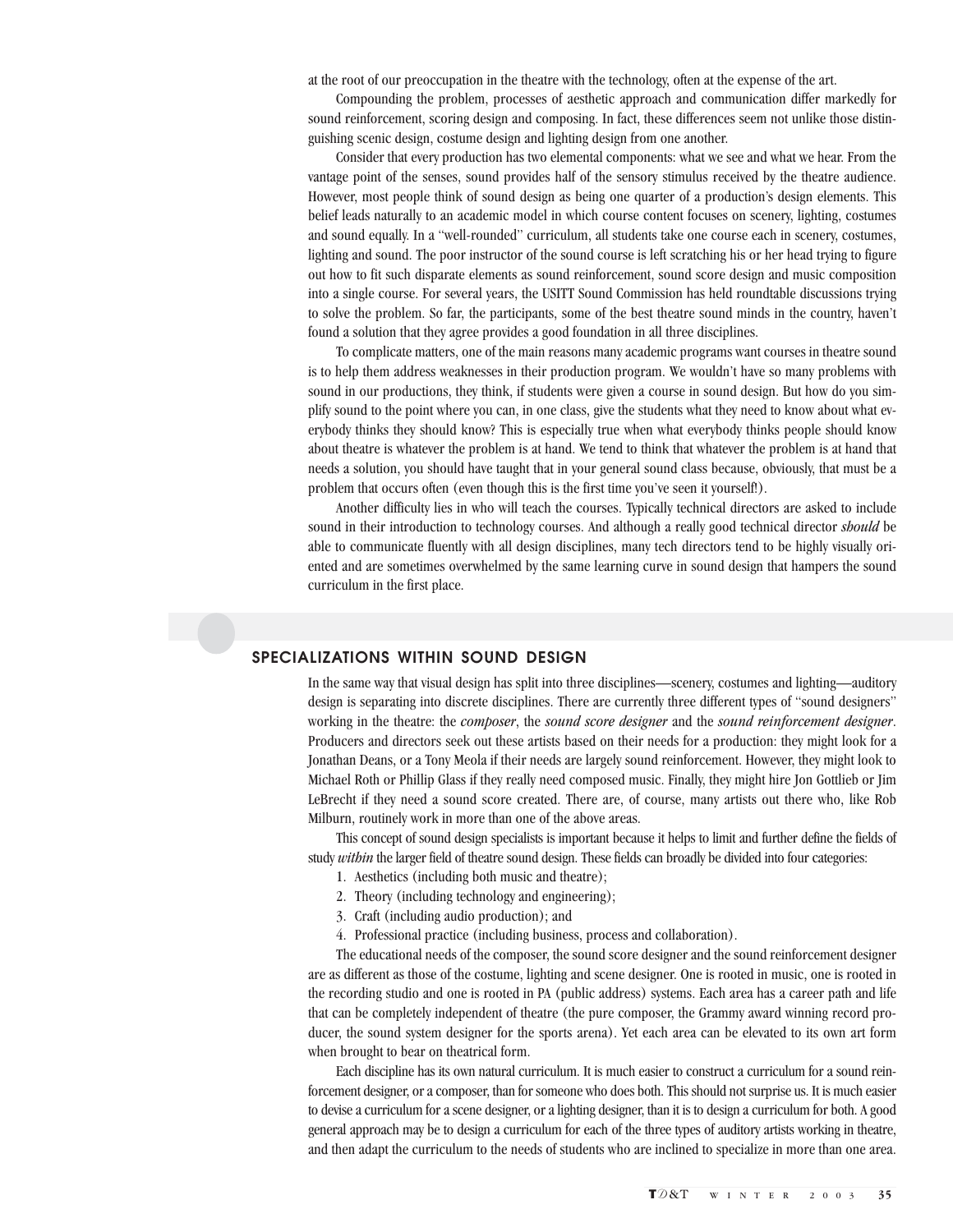Even if we divide the study of sound into three component disciplines similar to the way visual art divides itself into scenery, costumes and lighting, how does one reconcile the vast amount of knowledge required in the specialty with the requirements of a general education, and a general theatre education? There are two approaches to teaching that seem to help mitigate these overwhelming needs, and provide hope that education can indeed address the real underlying needs of students. The first is ensuring that the program teaches students how to teach themselves, and the second is providing a program that helps students find their own way.

#### **LEARNING FOR LIFE**

Tom Mardikes, who for over twenty years has headed the outstanding graduate program in theatre sound at the University of Missouri, Kansas City, accepts many students into his program with little or no formal theatre training. "If a student has a really strong music background," he says, "I can teach him or her the theatre easily enough. If students have no music background, that will eventually limit the kind of things they can do professionally."

Milburn adds:

*One of the main things I'm trying to do is to teach them enough so that they can teach themselves. Because there's no way in two years, or for that matter four years or even eight years…that I can teach them how every piece of gear works what every situation's going to be in a recording studio, how to deal with directors in every meeting they're ever going to go into, how to examine every play and come up with fresh ideas about how you're going to frame the piece, how you're going to take the emotional journey along with the actors. We need to provide the fundamentals that allow them—and not only allow them but encourage them—to continue their education. Part of the education process is teaching this. Are we encouraging a student who's then going to, for instance, get on the theatre-sound web every day…and learn about new methods and technologies and find out about different kinds of music and go out and hear concerts and read books and articles…to continue to actively be interested in theatre and drama and how it works?*

> Students entering a theatre sound program have a variety of interests and backgrounds. In college, Milburn was interested in philosophy, science, history and English literature. He was also in a rock 'n roll band. Curiously, he doesn't feel that he would necessarily take theatre classes if he went back to school. "Maybe one survey class or something," he says, "just to get…history under the belt. I've been able to pick up a lot of that on my own…just working. We may get more of an education in a year spent working in theatre than we could get in a theatre education program." Milburn didn't start doing sound design until he was about thirty years old.

*I don't believe that anybody should be limited in what they think they can be when they're nineteen. I don't think they know what they're capable of. People come in and are convinced that they have no creative ability. That's not necessarily true. They need to be encouraged into realizing their own potential. Some haven't tried to be creative, some have been told (as tech students) that they're not creative, but when you get them all into a Pro Tools or DP project they all come up with something creative…Whether it's students good at technical drawings or design students who are wonderful artists, it shouldn't matter. You provide exposure in these areas and then, hopefully, you are sensitive enough to these different people to just help them on their own road.*

#### **FINANCING THE SOUND DESIGN PROGRAM**

It's a lot easier said than done. Even after you've decided that you want a sound program, and you know what you want in your sound program, it's very difficult to figure out, and agree on, the costs and the financing. Milburn points out that while all academic programs are financially working with a "fixed pie," creating a sound curriculum demands not only trying to make the pie bigger but also dividing up the pie in different ways. Doing sound well requires a lot of money and a lot of resources and commitment. Other elements of the design team may want to have more money for sound but not at the expense of their hard-won piece of the pie. Everybody naturally feels protective of their own areas.

Another obstacle, maybe the biggest one, is a lack of commitment. The university may feel caught between a rock and a hard place. It wants good sound but doesn't want to sacrifice anything to make it happen. To overcome this resistance, sound designers need perseverance; they need to out-last everybody. They need to do good work, produce good students who go out and do good work, and eventually they will develop reputations. With a good reputation will come more respect within the university.

Milburn, looking on the bright side, says, "You can teach a hell of a lot about sound design with two speakers in a black box." He goes on to describe a bare-bones set-up for an undergraduate sound program.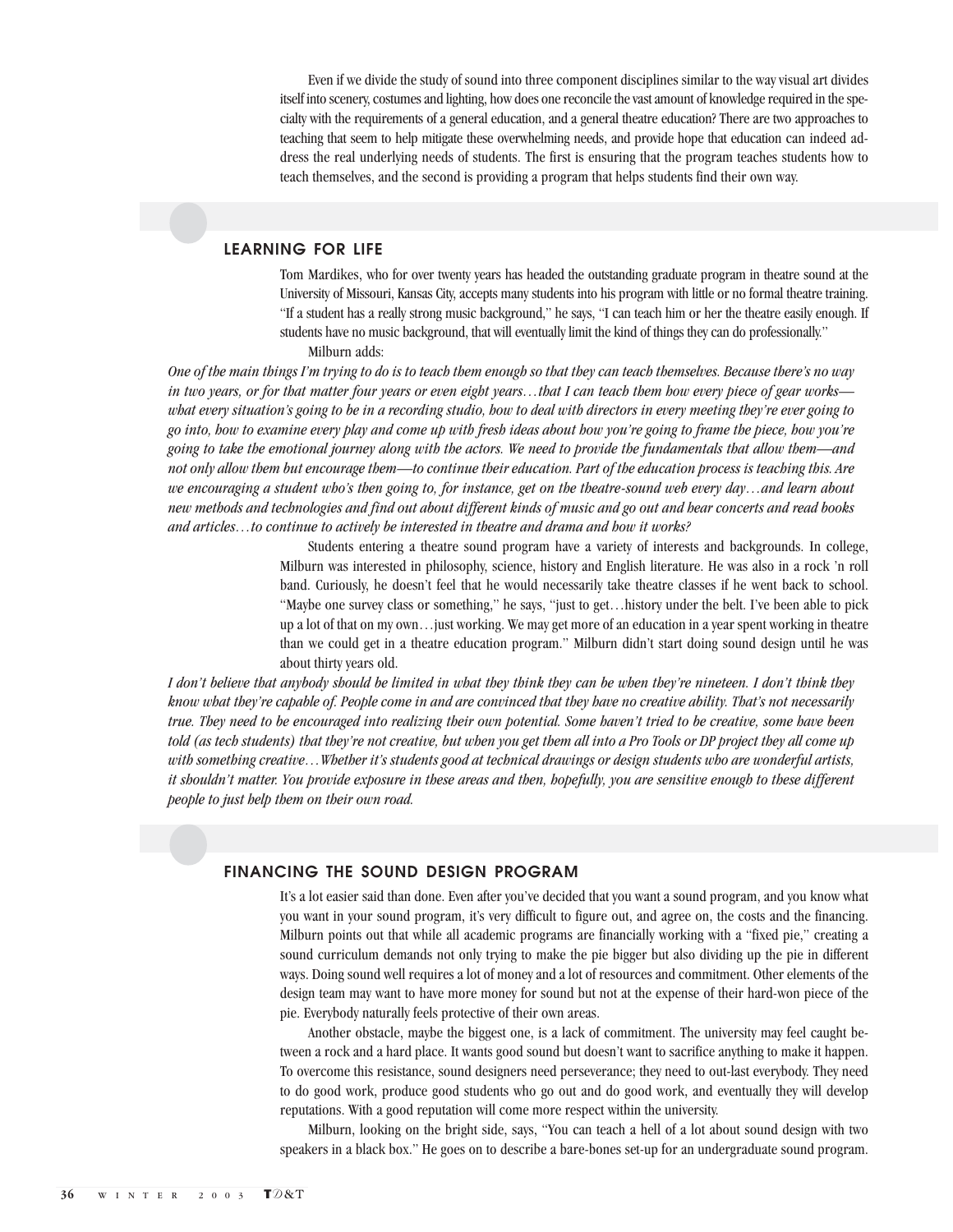"All you [need] is a G4, or two G4s (Macintosh computers) and a couple of ProTools setups (sound editing software from Digidesign). Now, get a couple of decent microphones, a few books and several small playback systems."

In the real world, financing a new sound program can resemble the only half-humorous axiom: I need to hire a faculty person to come in and teach sound design so he/she can design four shows a year. Milburn seconds that sentiment with this hypothetical:

*Say you have an academic production manager or head of a theatre program who says, "I'm in the situation now where I'm hiring outside sound designers because I don't have anybody on staff who can do it, and there's this much that's being spent on it a year. Now I've got two sound design classes and I'm paying for those to be taught and this is costing this much. Pretty soon I'm going to have the same amount of money it would cost me to have a full time person here who's going to be a full time educator on a tenure track and develop the program. That is when we will start our sound program."*

#### **FITTING SOUND INTO TRADITIONAL THEATRE EDUCATION PROGRAMS**

By the time the general education requirements and the general theatre requirements are accounted for in the student's undergraduate curriculum, precious little time and space exists in the student's plan of study for courses in audio technology, production and music. Given this restriction, it is interesting to look at what faculty members that teach theatre sound programs look for in terms of experience in incoming graduate students. Tom Mardikes:

*It is important for any sound design student to have some musical instrument training, especially a keyboard skill like piano. Music history is necessary, but it should be more than just classical western music; they should discover musical styles worldwide, experience jazz, spend a lot of time listening.*

*Two types of students emerge for each incoming class. Some have extensive music backgrounds with no theatre experience; others have undergrads in theatre with little musical background and don't play music, period. The challenge is to cross-train these students, then merge them into an effective design team and training program. At this, I feel we do an excellent job. Audio recording expertise is every incoming student's weakness, so we expect to train all students rigorously in music production and hard disk recording. Finally, it is important for new students to have experienced a design*